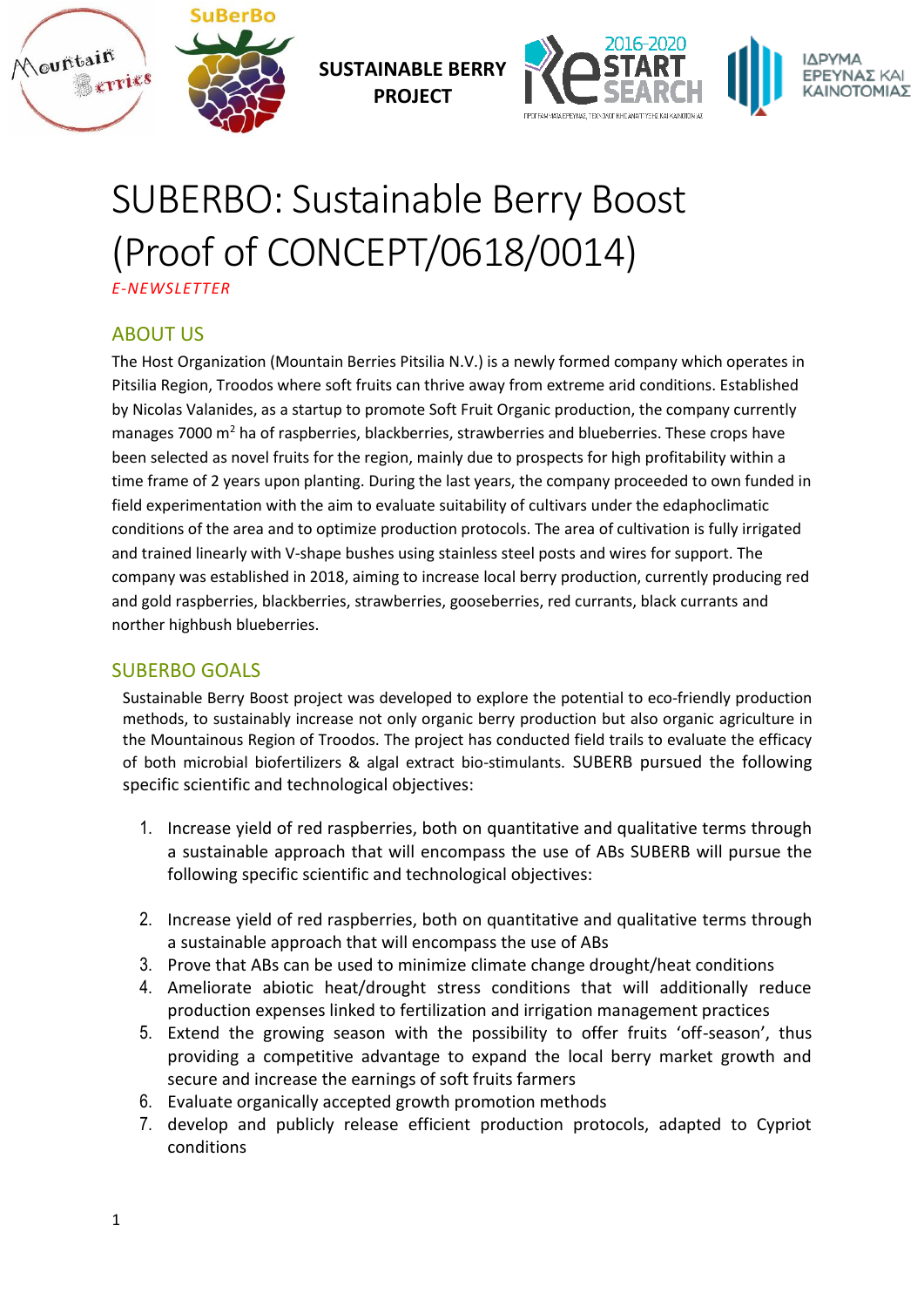





8. Increase employment prospect in arid/mountainous and neglected areas of the Republic of Cyprus

# FIELD AND LABORATORY MEASUREMENTS

The working package included both field and laboratory work. Field work included plant growth, irrigation, nutrition, pest control and training management. Moreover, marking the plants and dividing the project into 4 main plots with 2 sub-plots each to efficiently manage treatment as well as samples was a big part of the project load. Additionally, field measurements were conducted every week from July- October, whilst laboratory trails were conducted, and measurements were conducted from October-December. The evaluation of the biostimulants efficacy was carried out according to the following parameters:

#### **FIELD TASKS**

- I. **Physiological features:** stomatal conductance (*gs*), chlorophyll fluorescence (Fv/Fm), chlorophyll content (SPAD)]
- II. **Agronomic features** [total yield (kg/m), shoot relative growth (mm/day), total number of laterals and flowers]
- III. **Soil moisture** [water capacity (%)]

#### **LABORATORY TASKS**

- IV. **Quantification of cellular damage indicators:** [ proline, photosynthetic pigments (chlorophylls, carotenoids),  $H_2O_2$ , Malondialdehyde)
- V. **Qualitative attributes** [color parameters (L\*, a\*, b\*, hue angle), tissue firmness, soluble solids content, titratable acidity, total antioxidant activity]

#### **WORKSHOP**

With the collaboration of the SAB members professors Dr.George Manganaris and Dr. Vasileios Fotopoulos a co-organized practical workshop was held at CUT permits. Utilizing social media platforms and university scientific contacts people were invited to the workshop. Apart from the social media, invitations were given to the farmers, the scientific community and the industry for the workshop. Where an oral presentation was given by the Coordination on the current results of the project. Moreover, a member of the SAB was invited from Greece to show their relevant R&D work and breeding program on soft fruits, as well as the global market competitiveness. At the same workshop Professor Dr.Bruno Mezzeti was invited to give a brief presentation on current trends , from the Polytechnical University of Merche, Italy. Mails given by the attendees at the workshop were targeted as a list to promote the projects report as e-newsletters.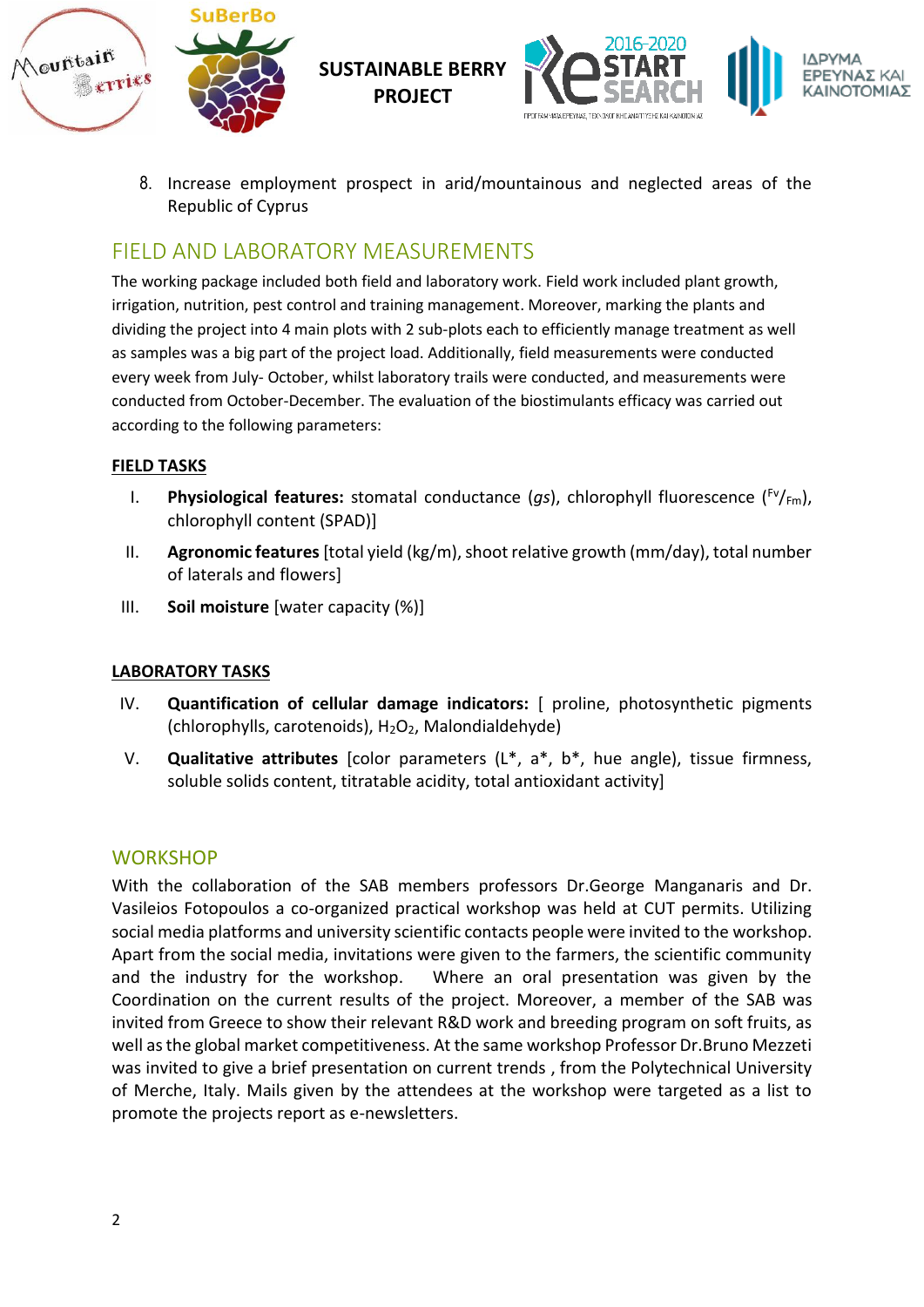







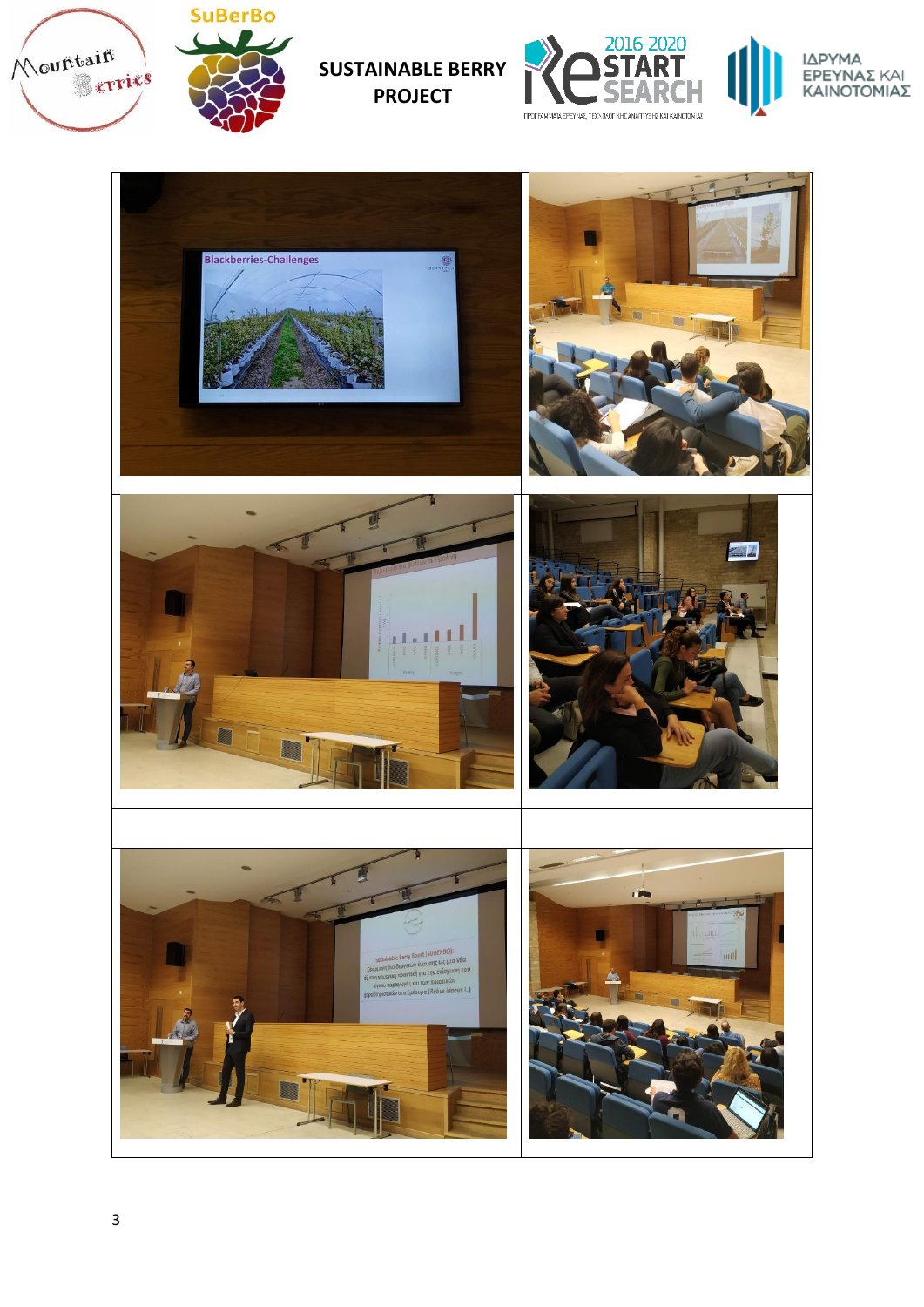







# Affiliation Scheme

The project coordinator (Nicolas Valanides) representing the Host Organization will be responsible of generating all deliverables for the project, consulting with the Scientific Advisory Board(SAB) and the Researchers (Dr. Antoniou and Mrs. Kosma), in terms of decisions on how to smoothly operate on the deliverables, including data dissemination to end users (Figure 2).The Hosting Organization is closely collaborating with Cyprus University of Technology to utilize specialized field and Laboratory equipment. The Scientific Advisory Board is also providing technical and scientific support **(Graph1).**

#### Scientific Advisory Board

- Dr. George Manganaris, Associate Professor, Cyprus University of Technology Expertise: fruit production, postharvest physiology and technology
- Dr. Vassileios Fotopoulos, Associate Professor, Cyprus University of Technology Expertise: plant priming, plant abiotic stress physiology
- Dr. Evangelos Tsormpatsidis, R & D manager in Berryplasma Worldwide Expertise: soft fruit production protocols, soft fruit production

**Graph 1**. Flow chart demonstrating the participants of this project and their role concerning the project's management.

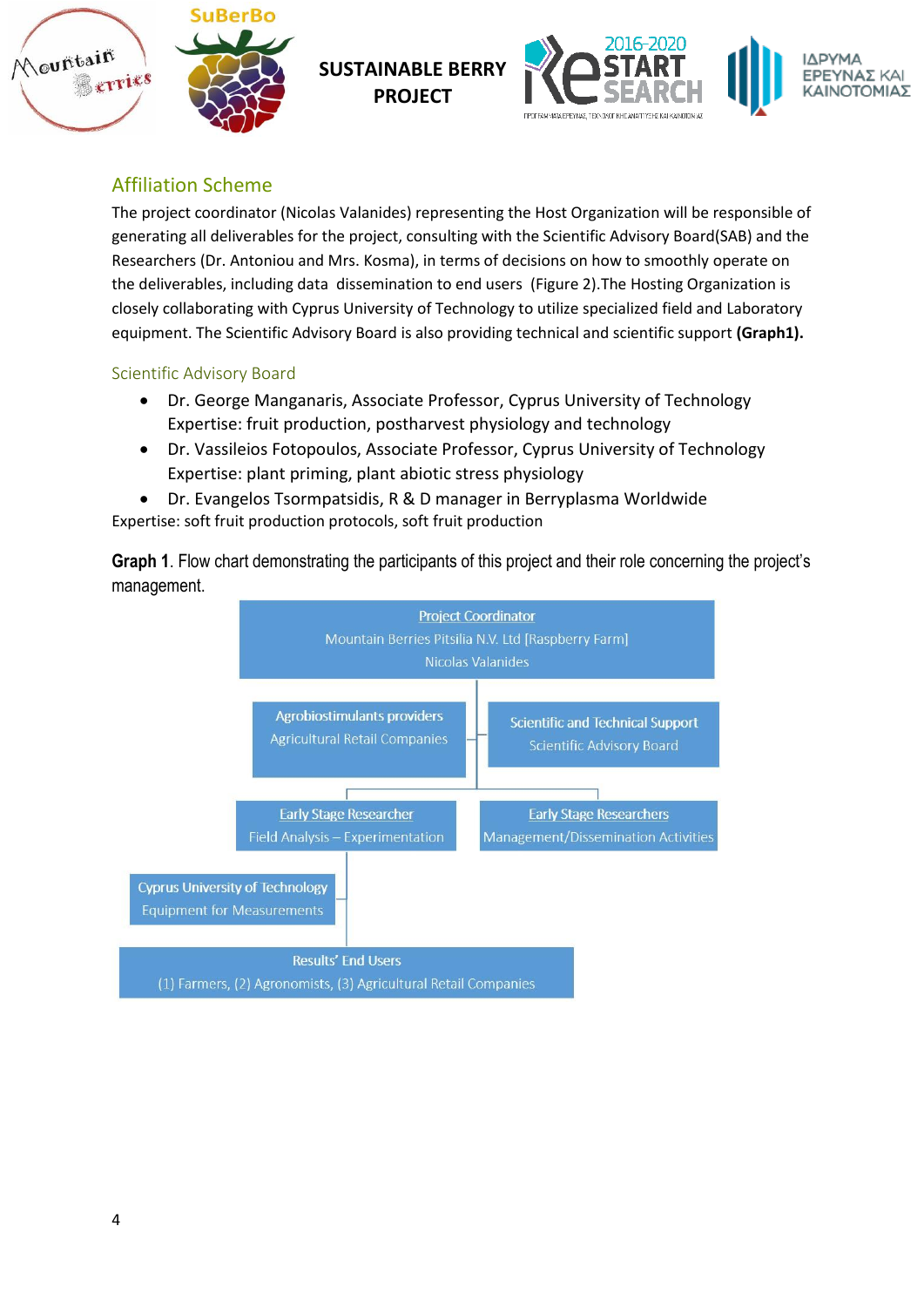







## RESULTS

Cultivation of soft fruits like strawberries, blackberries, blueberries and raspberries is receiving accumulating interest and an exponential worldwide demand over the last years, mainly due to their proven health-promoting properties. The latter are considered as added value products but its cultivation in Cyprus is restricted to few hectares, mainly due to lack of the necessary expertise. The aim of the current project was to test the efficacy of agricultural biostimulants (ABs) and its potential to be commercially applied in a sustainable production system. These compounds, also mentioned as priming agents (PAs) are generally recognized as safe since they do not leave any harmful residues on fruits and are abundant in natural environments. Furthermore, they have been shown to trigger crop protection mechanisms, against biotic and abiotic stress factors in an array of agricultural commodities. However, there is a lack of scientific evidence regarding their efficacy in raspberry plants. The current project was tightly aligned with the 2014-2020 Smart Specialisation Strategy for Cyprus (S3Cy) that identified the agricultural sector as a priority area with high but unexplored potentials. The main deliverable of this project includes the development of a publicly accessible recommended management production protocol that recommends the use of a combination of inorganic and organic material such us *Ascophyllum nodosum* extract, glycine-betaine, g-aminobuteric acid, mannitol, auxins and gibberellins in order to enhance production volumes of raspberry plants.